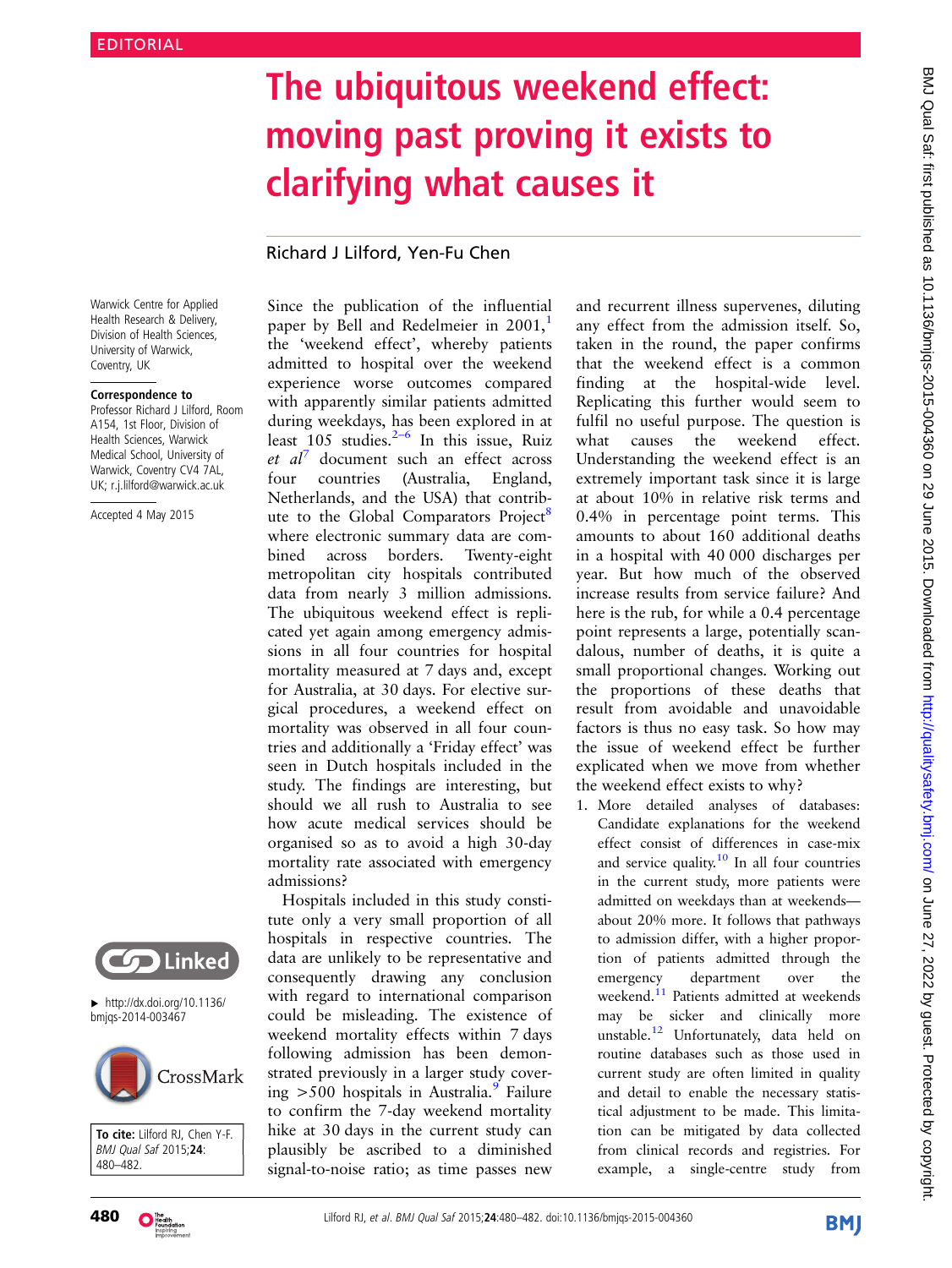<span id="page-1-0"></span>Dublin showed that the overall weekend effect weakened when risk adjustment was made over a richer set of data that included physiological measurements at admission,  $13$ whereas data from the US Myocardial Infarction Data Acquisition System (MIDAS) demonstrated a robust weekend effect on mortality having adjusted for clinical features such as type and site of infarction.<sup>[14](#page-2-0)</sup> However, risk adjustment can also obscure a genuine effect when care quality declines in line with increasing risk. In short, risk adjustment is a blunt tool, particularly when, as in the case of hospital mortality, most deaths are not preventable[.15](#page-2-0) Analyses of large datasets may provide clues to the causes of the weekend effect, but the issue of causality can never be resolved by purely 'desktop studies'.

- 2. Direct examination of quality of care during weekdays and over weekends: There are a priori reasons to suspect suboptimal standards of care during weekends since staffing ratios (especially for medical staff) and access to diagnostic services are reduced[.16](#page-2-0) Quantitative and qualitative observations of the quality of clinical care at weekend have shown that clinical processes are affected over weekends with higher error rates $17$  including longer delays,  $2<sup>6</sup>$  lower likelihood of receiving effective inter-ventions<sup>[14](#page-2-0)</sup> and higher rates of preventable adverse events.[18](#page-2-0)
- 3. Disease-specific studies: Previous studies have shown that the weekend effect does not apply to all diagnoses.<sup>12[9](#page-2-0)</sup> There are both theoretical grounds and empirical evidence to suggest that weekend effect on mortality is more likely to occur in conditions such as cardiac arrhythmia and pulmonary embolism, $19$  where there is a high risk of death immediately after the onset of clinical events, during which timely interventions can reduce the risk. The increasing availability of routine databases covering large populations will allow more in-depth analyses by individual diagnoses in the future. Good examples include the aforementioned myocardial infarction study based on  $MIDAS$ ,<sup>[14](#page-2-0)</sup> which evaluated the association between measures of quality of care and disease-specific outcomes; and the Australian study by Perez Concha and colleagues, in which temporal patterns (time-course) of the weekend effect for different diagnoses were studied in detail to elucidate possible causes.<sup>[9](#page-2-0)</sup> One potential caveat for examining disease-specific outcomes is that it depends on accurate diagnosis, but one of the putative reasons for weekend effect is that people might not be given correct diagnosis at weekends.
- 4. Intervention studies: Finding further evidence of the weekend effect and the necessary actions to mitigate it (where exists) requires appropriate evaluation studies alongside the introduction of an intervention. The English National Health Service is following a policy of incentivising hospitals to increase consultant cover over weekends. This policy is being evaluated by means of a study to track the effects of the intervention.<sup>[19](#page-2-0)</sup> The weekend effect will be compared over time in all hospitals in England (a difference in difference-type approach —the difference in mortality between weekend and

weekday admissions over different time periods). Difference in rates at which hospitals acquire extra staff will also be exploited (a difference in difference in difference type of approach). English hospitals will also be compared with the other three countries of the UK that are not pursuing the policy. The study will also examine the differences in mortality according to pathways by which patients gain emergency admission (eg, A&E vs outpatient department). Lastly, in-depth observations of the quality of care will be made from subsets of hospitals using mixed methods approaches, $20$  based on ethnography and case note review. Of course, this is not a randomised comparison and therefore falls short of the kind of proof that would be usual in clinical research. Moreover, there are many other changes taking place in the service that might affect the findings. Nevertheless, by triangulating data of different types by means of a formal model and including expert opinion informed by the literature, $21$  the study hopes to offer deeper insights than statistical analyses of routine data are able to provide.

Ruiz et al have exploited a truly novel database, and international comparisons always make for compelling reading. Readers of the journal will enjoy the paper, which shows that the weekend effect that has persisted over time also persists across space. However, attention should now turn to in-depth studies that can shed some light on the cause of weekend effect or on how it might be mitigated.

Contributors Both authors contributed to drafting and revising the manuscript.

Funding The authors have been funded by the National Institute for Health Research (NIHR) Collaboration for Leadership in Applied Health Research and Care (CLAHRC) West Midlands and the NIHR Health Services and Delivery Research Programme through the High-Intensity Specialist-Led Acute Care (HiSLAC) project.

Disclaimer The views expressed here are those of the authors and not necessarily those of the NIHR or Department of Health or NHS.

Competing interests Both authors are named investigators in the English High-Intensity Specialist-Led Acute Care (HiSLAC) study cited in the text.

Provenance and peer review Not commissioned; internally peer reviewed.

## **REFERENCES**

- Bell CM, Redelmeier DA. Mortality among patients admitted to hospitals on weekends as compared with weekdays. [N Engl J](http://dx.doi.org/10.1056/NEJMsa003376) [Med](http://dx.doi.org/10.1056/NEJMsa003376) 2001;345:663–8.
- 2 Canadian Institute for Health Information. Weekend admissions and in-hospital mortality. [Report] June 2014. [https://secure.](https://secure.cihi.ca/free_products/Mortality_Report_2014_en.pdf) [cihi.ca/free\\_products/Mortality\\_Report\\_2014\\_en.pdf](https://secure.cihi.ca/free_products/Mortality_Report_2014_en.pdf)
- 3 Webb M. The weekend effect: a rapid review of the literature. 2011. [http://www2.nphs.wales.nhs.uk:8080/healthservice](http://www2.nphs.wales.nhs.uk:8080/healthserviceqdtdocs.nsf/Main%20Frameset?OpenFrameSet&Frame=Right&Src=%2Fhealthserviceqdtdocs.nsf%2F61c1e930f9121fd080256f2a004937ed%2F7f113a4146140de1802578b1002d7781%3FOpenDocument%26AutoFramed) [qdtdocs.nsf/Main%20Frameset?OpenFrameSet&Frame=](http://www2.nphs.wales.nhs.uk:8080/healthserviceqdtdocs.nsf/Main%20Frameset?OpenFrameSet&Frame=Right&Src=%2Fhealthserviceqdtdocs.nsf%2F61c1e930f9121fd080256f2a004937ed%2F7f113a4146140de1802578b1002d7781%3FOpenDocument%26AutoFramed) [Right&Src=%2Fhealthserviceqdtdocs.nsf%2F61c1e930f91](http://www2.nphs.wales.nhs.uk:8080/healthserviceqdtdocs.nsf/Main%20Frameset?OpenFrameSet&Frame=Right&Src=%2Fhealthserviceqdtdocs.nsf%2F61c1e930f9121fd080256f2a004937ed%2F7f113a4146140de1802578b1002d7781%3FOpenDocument%26AutoFramed) [21fd080256f2a004937ed%2F7f113a4146140de1802578b](http://www2.nphs.wales.nhs.uk:8080/healthserviceqdtdocs.nsf/Main%20Frameset?OpenFrameSet&Frame=Right&Src=%2Fhealthserviceqdtdocs.nsf%2F61c1e930f9121fd080256f2a004937ed%2F7f113a4146140de1802578b1002d7781%3FOpenDocument%26AutoFramed) [1002d7781%3FOpenDocument%26AutoFramed](http://www2.nphs.wales.nhs.uk:8080/healthserviceqdtdocs.nsf/Main%20Frameset?OpenFrameSet&Frame=Right&Src=%2Fhealthserviceqdtdocs.nsf%2F61c1e930f9121fd080256f2a004937ed%2F7f113a4146140de1802578b1002d7781%3FOpenDocument%26AutoFramed)